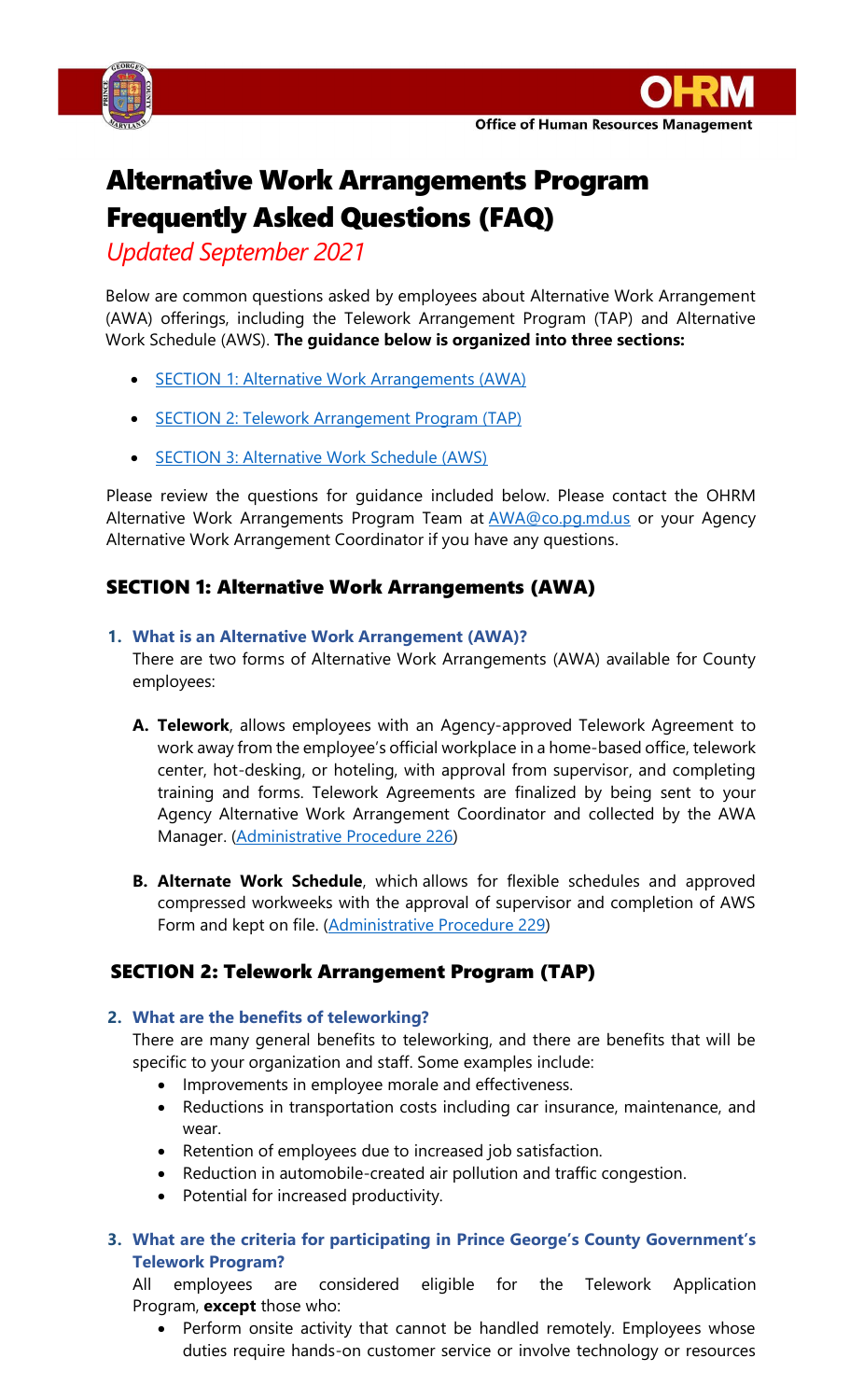that can only be performed at the onsite workplace without significant modification to the position are also ineligible.

- Handle secure materials that cannot be physically removed from the official duty station.
- Received a summary performance rating below Need Improvement within the last performance cycle, or whose conduct has resulted in disciplinary action within the last year.

#### **4. Who decides if I can telework?**

The decision for employees to telework is at the discretion of the Agency Appointing Authority. **Telework is a privilege for employees with approval of the Agency Appointing Authority.**

#### **5. Can my supervisor come to my telework site?**

**Yes.** Supervisors and the Office of Risk Management have the right to inspect your telework site for safety purpose. You will be given a 24-hour notice if an inspection is to occur.

#### **6. Will teleworking eliminate the need for dependent care?**

**No.** Teleworking is not a substitute for child or elder care. Employees should continue to make the same arrangements for dependent care as if working at the main office.

## **7. What if a supervisor or a teleworker believes the teleworking arrangement is not working?**

**Teleworking is not a right or condition of employment.** A supervisor may end an employee's participation in the Telework Program if the employee's performance declines, the employee is no longer eligible for participation, or if the employee's continued participation in the program is not in the best interest of the agency. Since participation in the program is entirely voluntary, an employee may discontinue teleworking at any time.

## **8. Will I be reimbursed for utilities or other expenses associated with work at a Remote Work Site?**

**No**. The County assumes no financial or other responsibility for the teleworker's expenses related to working at a home-based office.

#### **9. Are there restrictions on the use of County-owned equipment, software, or information at the home?**

**Yes.** County-owned equipment can be used for official purposes only. Teleworkers must adhere to all rules, regulations, and procedures relating to security and confidentiality of work-related information and data. Agencies must maintain appropriate administrative, technical, and physical safeguards to ensure the security and confidentiality of records.

#### **10.Can I be on continuous or intermittent FMLA and Telework?**

If an employee is on continuous leave, the employee cannot telework, until leave is ended. If an employee is on intermittent leave, the employee must document time as either telework or FMLA.

- i. **Continuous FMLA**: If an employee is on continuous FMLA, the employee cannot be on leave and use telework in place of leave hours.
- ii. **Intermittent FMLA**: If an employee is on intermittent FMLA, the employee can use telework on days that they are working and not on approved FMLA. Telework cannot be used in place of leave on approved FMLA days as the employee must be working to use Telework.

#### **11.Where can I find the Telework Application?**

The telework application can be found on the [Telework page.](https://www.princegeorgescountymd.gov/3413/Telework)